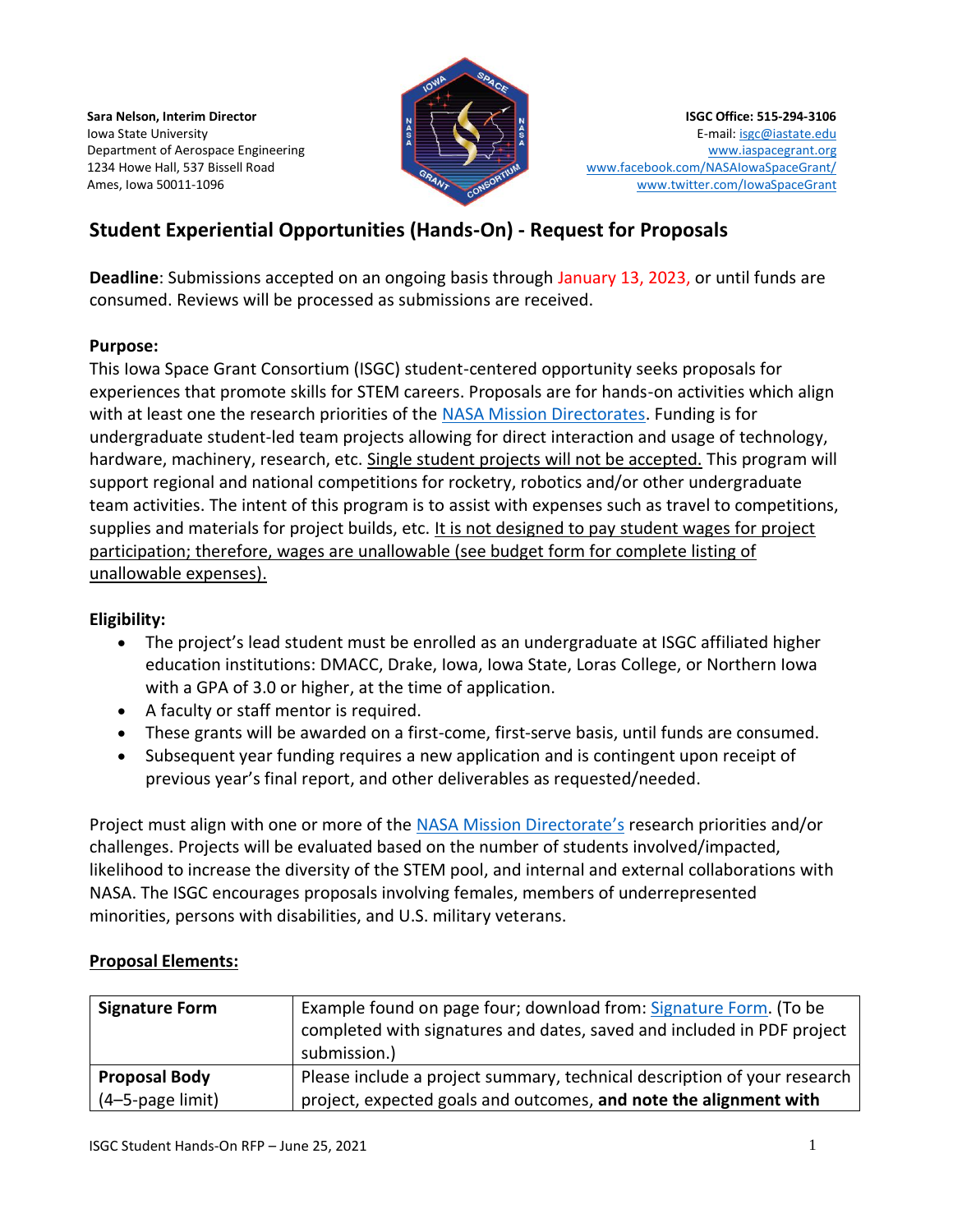| <b>Proposal Body</b><br>Con't.                        | NASA Mission Directorate/s with benefits that are related to the ISGC<br>mission. Include a budget summary which aligns with the amounts and<br>justification provided in the <b>ISGC</b> budget template provided.                                                                                                                                                                                                                                                                                                                                                                                                |
|-------------------------------------------------------|--------------------------------------------------------------------------------------------------------------------------------------------------------------------------------------------------------------------------------------------------------------------------------------------------------------------------------------------------------------------------------------------------------------------------------------------------------------------------------------------------------------------------------------------------------------------------------------------------------------------|
| <b>Budget</b><br>(ISGC Budget template,<br>required.) | Total project budget request may not exceed \$5,000. While non-Federal<br>match is encouraged, it is not required. Waived indirect is calculated<br>against NASA funds, based on the university government approved<br>rates (budget template will calculate this for you). Funds must be<br>expended by May 31, 2023. The budget template below is available in<br>Excel format from: <b>ISGC Undergrads. Please note:</b> That which is not<br>allowable from the NASA funding is also not allowable as Match and/or<br>Cost Share. A full listing of unallowable expenses are listed on the<br>budget template. |

#### **Submission:**

Proposals must be uploaded as a PDF file, with the [ISGC Excel budget template](https://www.iaspacegrant.org/files/2022/06/Budget-template_PY33-SHO.xlsx) to: **[ISGC SHO](https://app.smartsheet.com/b/form/2f417e513f74467c971bdc2101273eb5)  [Proposals](https://app.smartsheet.com/b/form/2f417e513f74467c971bdc2101273eb5)** or [https://app.smartsheet.com/b/form/2f417e513f74467c971bdc2101273eb5.](https://app.smartsheet.com/b/form/2f417e513f74467c971bdc2101273eb5)

**[Submission Checklist:](https://www.iaspacegrant.org/files/2022/06/SHO_2022-2023_Subm_Checklist_6-22-22.docx)** Please refer to this checklist prior to submission.

**Reporting Requirements**: A midterm progress report (due by 2/28/23) and a final report are required. The reports outline accomplishments and metrics proposed. If/Once awarded, the PI and/or student lead will be responsible to ensure that all team members complete the necessary forms: student participant data and photo authorization release. These forms are available at: [https://www.iaspacegrant.org/student-forms/.](https://www.iaspacegrant.org/student-forms/) Photos of students and project work will be required to highlight accomplishments and will be required for individuals identifiable in photographs, videos, social media, etc.

Please direct inquiries to [isgc@iastate.edu.](mailto:isgc@iastate.edu)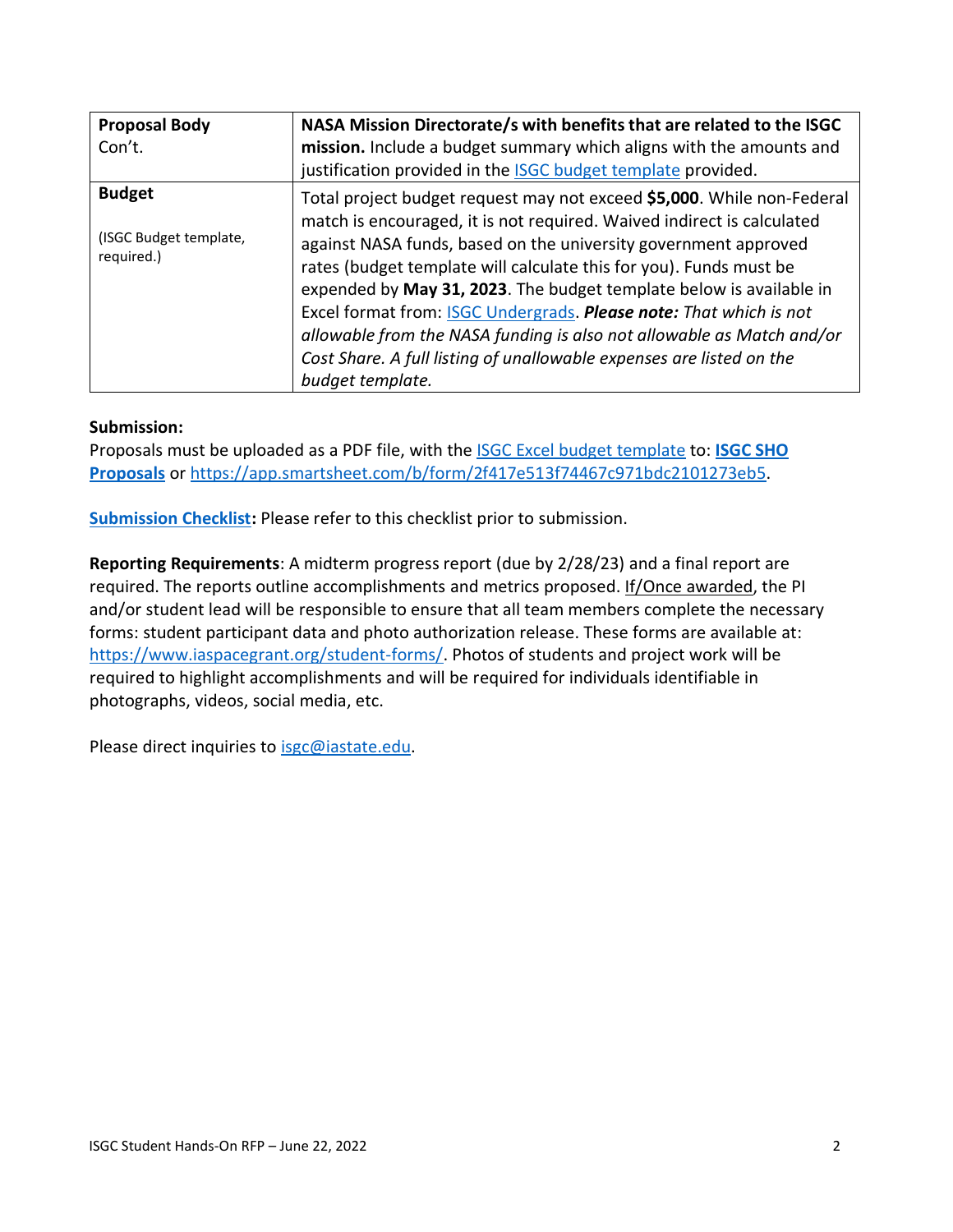# **ISGC Student Experiential Opportunities (Hands-On) – Budget template:**

Excel format required for submission, please download the template here: [ISGC SHO Budget Template](https://www.iaspacegrant.org/files/2022/06/Budget-template_PY33-SHO.xlsx)

| <b>University: Select from drop-down</b>                                                                                                                                                                                                                                                                                                                                                                                                                                                                             |             |                              |                                    |                                                                                              |  |  |
|----------------------------------------------------------------------------------------------------------------------------------------------------------------------------------------------------------------------------------------------------------------------------------------------------------------------------------------------------------------------------------------------------------------------------------------------------------------------------------------------------------------------|-------------|------------------------------|------------------------------------|----------------------------------------------------------------------------------------------|--|--|
| list, column D-E $\rightarrow$                                                                                                                                                                                                                                                                                                                                                                                                                                                                                       |             |                              |                                    |                                                                                              |  |  |
| Mentor: (insert name here)                                                                                                                                                                                                                                                                                                                                                                                                                                                                                           | <b>NASA</b> | <b>MATCH</b>                 |                                    |                                                                                              |  |  |
| Student Lead: (insert name here)                                                                                                                                                                                                                                                                                                                                                                                                                                                                                     |             |                              |                                    |                                                                                              |  |  |
| <b>Higher Education - Student Hands-On Program</b><br>Project Name: (insert title here)                                                                                                                                                                                                                                                                                                                                                                                                                              |             | <b>ISGC Funds</b><br>Request | <b>Non-Federal</b><br>(Cost Share) |                                                                                              |  |  |
| Materials, Supplies and Services                                                                                                                                                                                                                                                                                                                                                                                                                                                                                     |             | \$0                          | \$0                                |                                                                                              |  |  |
| Travel (Domestic)                                                                                                                                                                                                                                                                                                                                                                                                                                                                                                    |             | \$0                          | \$0                                |                                                                                              |  |  |
| <b>Contracted Services</b>                                                                                                                                                                                                                                                                                                                                                                                                                                                                                           |             | \$0                          | \$0                                |                                                                                              |  |  |
| <b>TOTAL DIRECT COSTS</b>                                                                                                                                                                                                                                                                                                                                                                                                                                                                                            |             | \$0                          | \$0                                |                                                                                              |  |  |
| <b>INDIRECT COSTS (Office Use Only)</b>                                                                                                                                                                                                                                                                                                                                                                                                                                                                              |             |                              | #N/A                               |                                                                                              |  |  |
| NASA Indirect - ISGC office use only                                                                                                                                                                                                                                                                                                                                                                                                                                                                                 | #N/A        |                              | H N/A                              | Indirect Costs (overhead) will automatically<br>calculate. Please do not change these cells; |  |  |
|                                                                                                                                                                                                                                                                                                                                                                                                                                                                                                                      | H N/A       |                              | #N/A                               | calculations are for ISGC office use only.                                                   |  |  |
| Match Indirect - ISGC office use only<br><b>TOTAL BUDGET</b>                                                                                                                                                                                                                                                                                                                                                                                                                                                         |             | \$0                          | #N/A                               |                                                                                              |  |  |
|                                                                                                                                                                                                                                                                                                                                                                                                                                                                                                                      |             |                              |                                    |                                                                                              |  |  |
| Notes:                                                                                                                                                                                                                                                                                                                                                                                                                                                                                                               |             |                              |                                    |                                                                                              |  |  |
| meet the matching funds requirements. They may not be billed as direct costs to this grant. It is<br>recommended that waived IDCs are used to meet matching funds, otherwise your college or<br>department will have to report voluntary cost-share. If match is also coming from another non-<br>federal source, please describe the source of your matching funds. Examples of match can be mentor<br>time/effort, facility use, donated supplies, or funding provided by your department/student<br>organization. |             |                              |                                    |                                                                                              |  |  |
| Any additional in-kind or cost share match is encouraged, but not required.                                                                                                                                                                                                                                                                                                                                                                                                                                          |             |                              |                                    |                                                                                              |  |  |
| Include budget justification in detail tab of ISGC budget template, or as a separate Excel document.                                                                                                                                                                                                                                                                                                                                                                                                                 |             |                              |                                    |                                                                                              |  |  |
| That which is not allowable from the NASA funding is also not allowable as Match<br>and/or Cost Share.                                                                                                                                                                                                                                                                                                                                                                                                               |             |                              |                                    |                                                                                              |  |  |
| Unallowable expenses include:                                                                                                                                                                                                                                                                                                                                                                                                                                                                                        |             |                              |                                    |                                                                                              |  |  |
| · Indirect charges on NASA funds (waived NASA indirect costs are counted towards match)                                                                                                                                                                                                                                                                                                                                                                                                                              |             |                              |                                    |                                                                                              |  |  |
| Equipment (defined as >\$5,000 per item)                                                                                                                                                                                                                                                                                                                                                                                                                                                                             |             |                              |                                    |                                                                                              |  |  |
| · Foreign travel                                                                                                                                                                                                                                                                                                                                                                                                                                                                                                     |             |                              |                                    |                                                                                              |  |  |
| · Facility renovations                                                                                                                                                                                                                                                                                                                                                                                                                                                                                               |             |                              |                                    |                                                                                              |  |  |
| · Promotional materials (i.e. t-shirts, swag, etc.)                                                                                                                                                                                                                                                                                                                                                                                                                                                                  |             |                              |                                    |                                                                                              |  |  |
| · Non-U.S. citizen reimbursements (i.e.travel, salary, wages)                                                                                                                                                                                                                                                                                                                                                                                                                                                        |             |                              |                                    |                                                                                              |  |  |
| $\cdot$ Non-U. S. citizens may participate, but cannot receive direct support.                                                                                                                                                                                                                                                                                                                                                                                                                                       |             |                              |                                    |                                                                                              |  |  |
| · Undergraduate student wages and fringe                                                                                                                                                                                                                                                                                                                                                                                                                                                                             |             |                              |                                    |                                                                                              |  |  |
| · At ISU - Student orgs: Expenses posted older than 90 days to original account                                                                                                                                                                                                                                                                                                                                                                                                                                      |             |                              |                                    |                                                                                              |  |  |